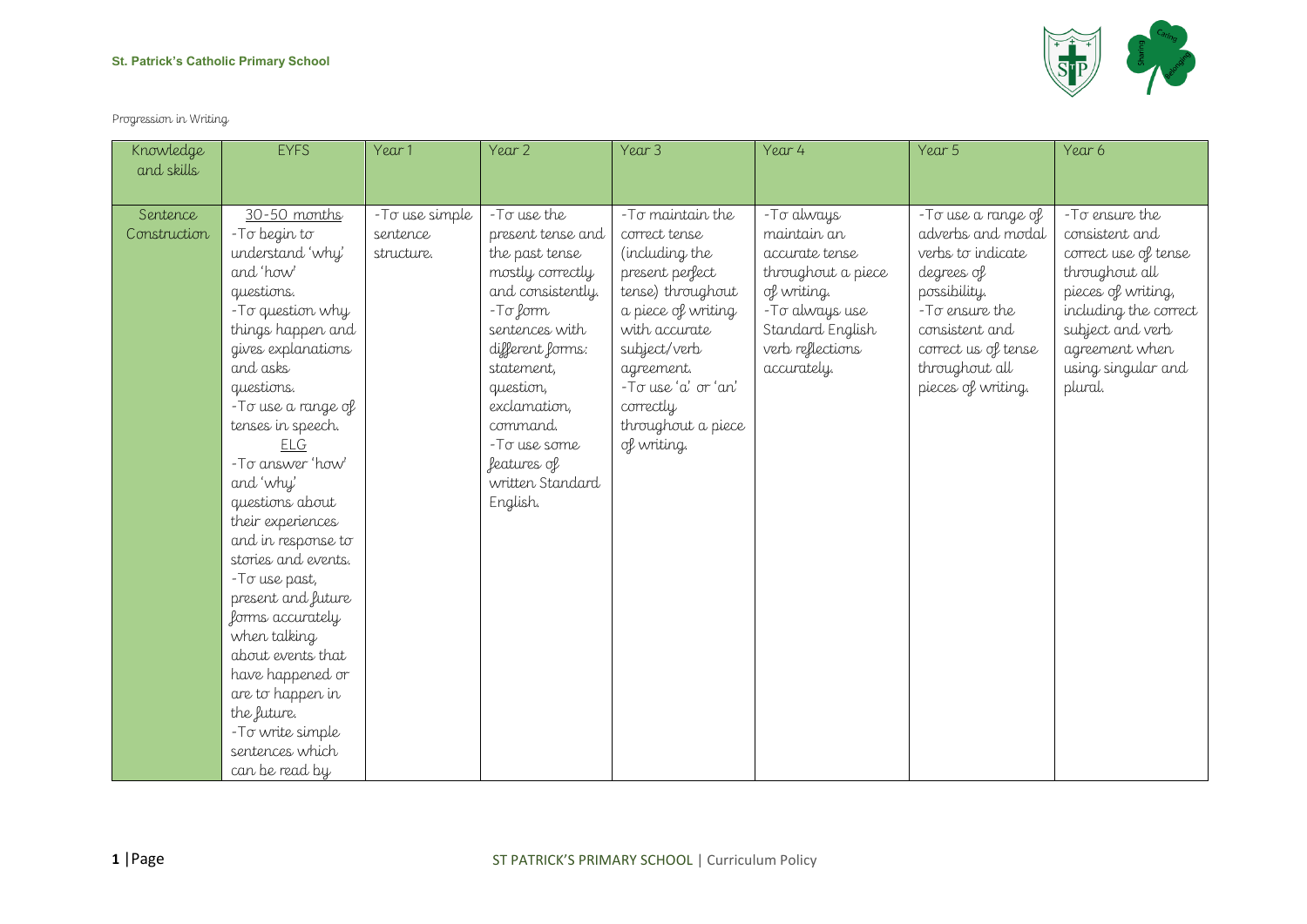

|               | themselves and     |                  |                     |                     |                        |                      |                      |
|---------------|--------------------|------------------|---------------------|---------------------|------------------------|----------------------|----------------------|
|               | others.            |                  |                     |                     |                        |                      |                      |
|               |                    |                  |                     |                     |                        |                      |                      |
|               |                    |                  |                     |                     |                        |                      |                      |
| Transcription |                    | - Write from     | -Write from         | -Write from         | -Write from memory     |                      |                      |
|               |                    | memory           | memory simple       | memory simple       | simple sentences,      |                      |                      |
|               |                    | simple           | sentences           | sentences, dictated | dictated by the        |                      |                      |
|               |                    | sentences        | dictated by the     | by the teacher,     | teacher, that include  |                      |                      |
|               |                    | dictated by the  | teacher that        | that include words  | words and              |                      |                      |
|               |                    | teacher that     | include words       | and punctuation     | punctuation taught     |                      |                      |
|               |                    | include words    | using the GPCs,     | taught so far.      | so far.                |                      |                      |
|               |                    | using the        | common              |                     |                        |                      |                      |
|               |                    | GPCs and         | exception words     |                     |                        |                      |                      |
|               |                    | common           | and punctuation     |                     |                        |                      |                      |
|               |                    | exception        | taught so far.      |                     |                        |                      |                      |
|               |                    | words taught     |                     |                     |                        |                      |                      |
|               |                    | $s\sigma$ far.   |                     |                     |                        |                      |                      |
| Handwriting   | 30-50 months       | -Sit correctly   | -Form lower-        | -Use the diagonal   | -Use the diagonal      | -Choosing which      | -Choosing which      |
|               | -To sometimes      | at a table,      | case letters of the | and horizontal      | and horizontal         | shape of a letter to | shape of a letter to |
|               | give meaning to    | holding a        | correct size        | strokes that are    | strokes that are       | use when given       | use when given       |
|               | marks as they      | pencil           | relative to one     | needed to join      | needed to join letters | choices and          | choices and          |
|               | draw and paint.    | comfortably      | another             | letters and         | and understand         | deciding whether     | deciding whether or  |
|               | - To realise tools | and correctly    | -Start using        | understand which    | which letters, when    | or not to join       | not to join specific |
|               | can be used for a  | -Begin to form   | some of the         | letters, when       | adjacent to one        | specific letters     | letters              |
|               | purpose.           | lower-case       | diagonal and        | adjacent to one     | another, are best left | -Choosing the        | -Choosing the        |
|               | -To draw lines     | letters in the   | horizontal strokes  | another, are best   | unjoined               | writing implement    | writing implement    |
|               | and circles using  | correct          | needed to join      | left unjoined       | -Increase the          | that is best suited  | that is best suited  |
|               | gross motor        | direction,       | letters and         | -Increase the       | legibility,            | for a task           | for a task           |
|               | movements.         | starting and     | understand          | legibility,         | consistency and        |                      |                      |
|               | -To use one-       | finishing in the | which letters,      | consistency and     | quality of their       |                      |                      |
|               | handed tools and   | right place      | when adjacent to    | quality of their    | handwriting            |                      |                      |
|               | equipment.         | -Form capital    | one another, are    | handwriting         |                        |                      |                      |
|               | To hold a pencil   | letters          | best left unjoined  |                     |                        |                      |                      |
|               | between thumb      | -Form digits     | -Write capital      |                     |                        |                      |                      |
|               | and two fingers,   | $0 - 9$          | letters and digits  |                     |                        |                      |                      |
|               |                    |                  | of the correct      |                     |                        |                      |                      |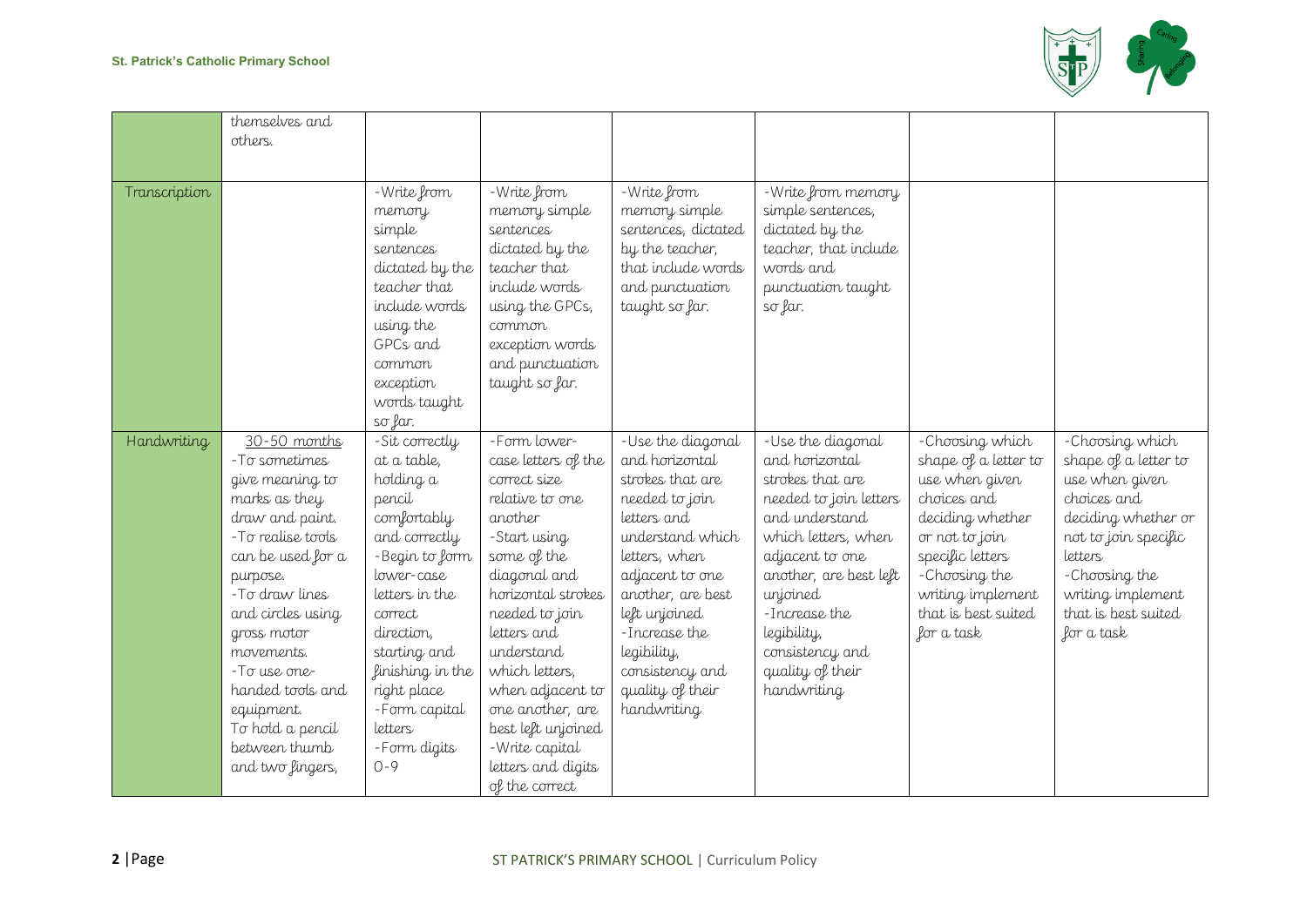

| no longer using      | -Understand    | size, orientation    |  |  |
|----------------------|----------------|----------------------|--|--|
| whole-hand grasp.    | which letters  | and relationship     |  |  |
| - To hold a pencil   | belong to      | to one another       |  |  |
| near point between   | which          | and to lower-        |  |  |
| first two fingers    | handwriting    | case letters         |  |  |
| and thumb, and       | 'families' and | -Use spacing         |  |  |
| uses it with good    | to practise    | between words        |  |  |
| control.             | these          | that reflects the    |  |  |
| -To copy some        |                | size of the letters. |  |  |
| letters.             |                |                      |  |  |
| 40-60 months         |                |                      |  |  |
| -To give meaning     |                |                      |  |  |
| to marks they        |                |                      |  |  |
| make as they         |                |                      |  |  |
| draw, write and      |                |                      |  |  |
| paint.               |                |                      |  |  |
| -To use some         |                |                      |  |  |
| clearly identifiable |                |                      |  |  |
| letters to           |                |                      |  |  |
| communicate          |                |                      |  |  |
| meaning,             |                |                      |  |  |
| representing some    |                |                      |  |  |
| sounds correctly     |                |                      |  |  |
| and in sequence.     |                |                      |  |  |
| $-T\sigma$ show      |                |                      |  |  |
| preference for a     |                |                      |  |  |
| dominant hand.       |                |                      |  |  |
| -To begin to use     |                |                      |  |  |
| anticlockwise        |                |                      |  |  |
| movement and         |                |                      |  |  |
| retrace vertical     |                |                      |  |  |
| lines.               |                |                      |  |  |
| -To begin to form    |                |                      |  |  |
| recognisable         |                |                      |  |  |
| letters.             |                |                      |  |  |
|                      |                |                      |  |  |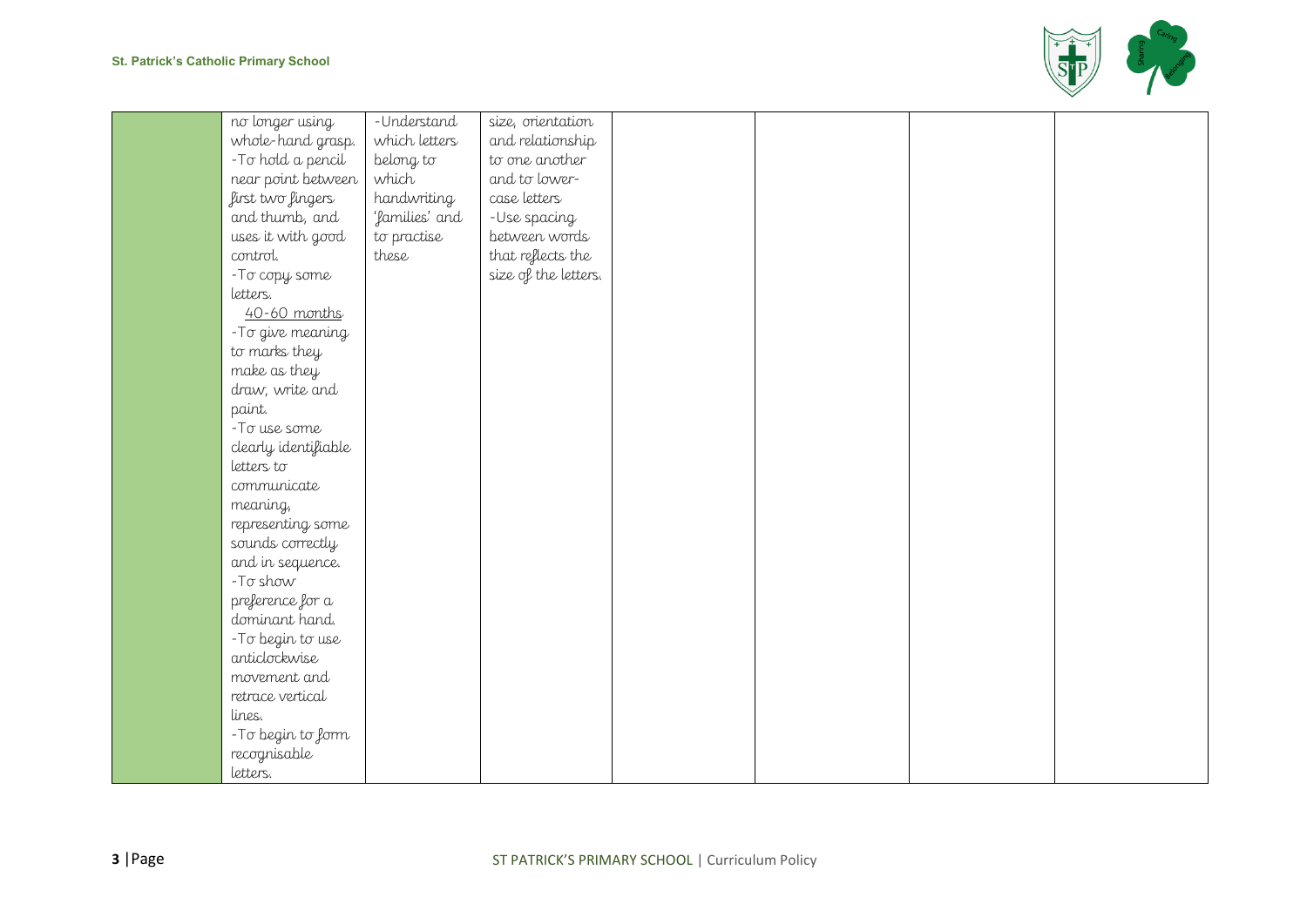

|                         | - To use a pencil<br>and hold it<br>effectively to form                               |                                                                                             |                                                                                                                |                                                                                                                               |                                                                                                                   |                                                                                                                         |
|-------------------------|---------------------------------------------------------------------------------------|---------------------------------------------------------------------------------------------|----------------------------------------------------------------------------------------------------------------|-------------------------------------------------------------------------------------------------------------------------------|-------------------------------------------------------------------------------------------------------------------|-------------------------------------------------------------------------------------------------------------------------|
|                         | recognisable<br>letters, most of<br>which are correctly<br>formed.                    |                                                                                             |                                                                                                                |                                                                                                                               |                                                                                                                   |                                                                                                                         |
|                         | <b>ELG</b><br>-To show good<br>control and co-<br>ordination in large                 |                                                                                             |                                                                                                                |                                                                                                                               |                                                                                                                   |                                                                                                                         |
|                         | and small<br>movements.<br>$-T\sigma$ move<br>confidently in a                        |                                                                                             |                                                                                                                |                                                                                                                               |                                                                                                                   |                                                                                                                         |
|                         | range of ways,<br>safely negotiating<br>space.                                        |                                                                                             |                                                                                                                |                                                                                                                               |                                                                                                                   |                                                                                                                         |
|                         | -To handle<br>equipment and<br>tools effectively,<br>including pencils<br>for writing |                                                                                             |                                                                                                                |                                                                                                                               |                                                                                                                   |                                                                                                                         |
|                         |                                                                                       |                                                                                             |                                                                                                                |                                                                                                                               |                                                                                                                   |                                                                                                                         |
| Contexts for<br>writing |                                                                                       | -Writing<br>narratives about<br>personal<br>experiences and<br>those of others<br>(real and | -Discussing<br>writing similar to<br>that which they<br>are planning to<br>write in order to<br>understand and | -Discussing writing<br>similar to that which<br>they are planning to<br>write in order to<br>understand and<br>learn from its | -Identifying the<br>audience for and<br>purpose of the<br>writing, selecting<br>the appropriate<br>form and using | -Identifying the<br>audience for and<br>purpose of the<br>writing, selecting the<br>appropriate form<br>and using other |
|                         |                                                                                       | fictional)<br>-Writing about<br>real events<br>-Writing poetry                              | learn from its<br>structure,<br>vocabulary and<br>grammar                                                      | structure, vocabulary<br>and grammar                                                                                          | other similar<br>writing as models<br>for their own<br>- In writing<br>narratives,                                | similar writing as<br>models for their<br>own<br>- In writing<br>narratives,                                            |
|                         |                                                                                       |                                                                                             |                                                                                                                |                                                                                                                               | considering how                                                                                                   | considering how                                                                                                         |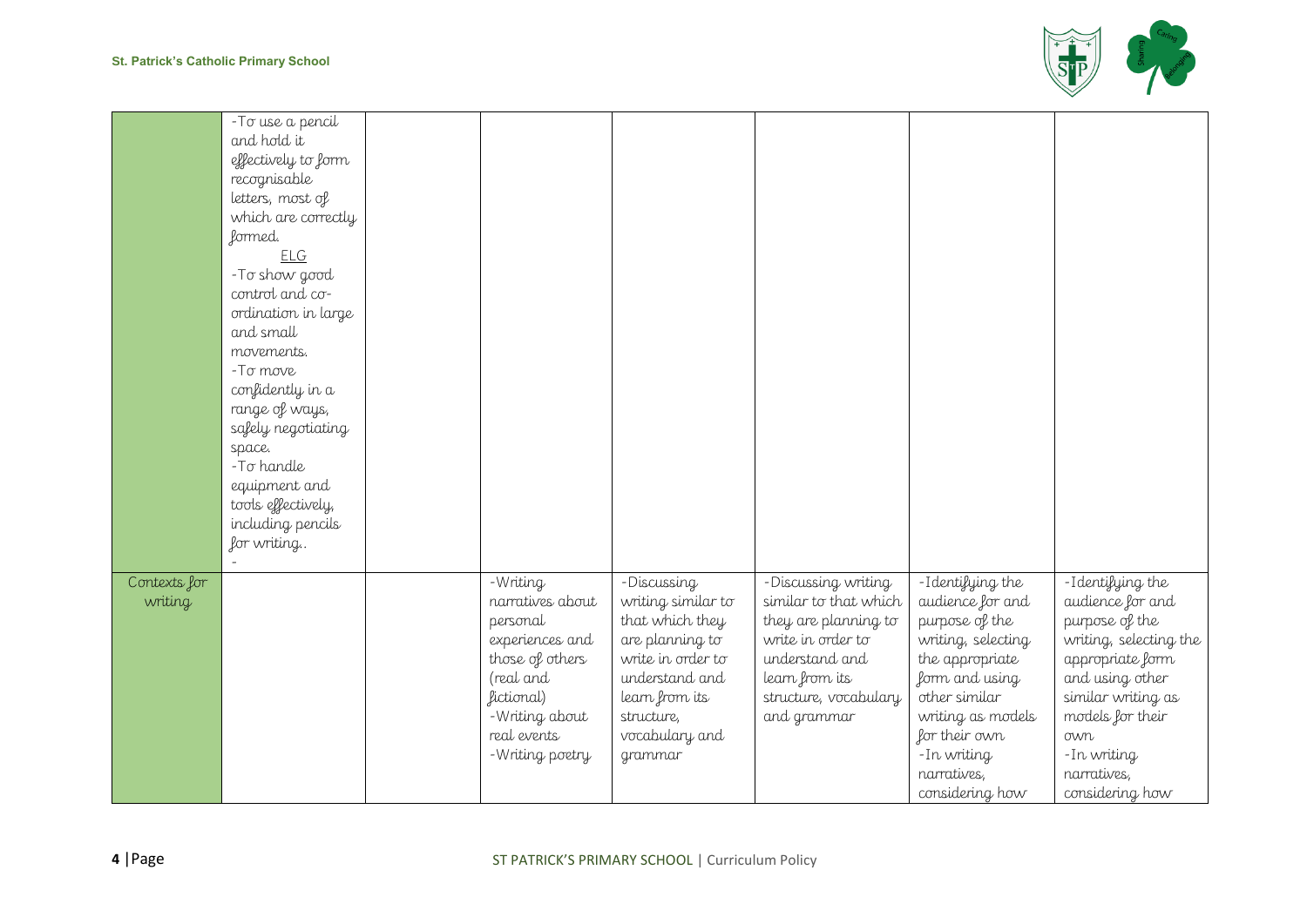

|                     |                                                                                                                                                                                                                                                                       |                                                                                                                                        | -Writing for<br>different<br>purposes                                                                                                          |                                                                                                                                                                                                                                         |                                                                                                                                                                                                                                      | authors have<br>developed<br>characters and<br>settings in what<br>pupils have read,<br>listened to or seen<br>performed                                                                                                                               | authors have<br>developed characters<br>and settings in what<br>pupils have read,<br>listened to or seen<br>performed                                                                                                                                            |
|---------------------|-----------------------------------------------------------------------------------------------------------------------------------------------------------------------------------------------------------------------------------------------------------------------|----------------------------------------------------------------------------------------------------------------------------------------|------------------------------------------------------------------------------------------------------------------------------------------------|-----------------------------------------------------------------------------------------------------------------------------------------------------------------------------------------------------------------------------------------|--------------------------------------------------------------------------------------------------------------------------------------------------------------------------------------------------------------------------------------|--------------------------------------------------------------------------------------------------------------------------------------------------------------------------------------------------------------------------------------------------------|------------------------------------------------------------------------------------------------------------------------------------------------------------------------------------------------------------------------------------------------------------------|
| Planning<br>Writing | 30-50 months<br>-To speak to retell<br>a simple past<br>event in correct<br>order.<br>-To use talk to<br>connect ideas,<br>explain what is<br>happening and<br>anticipate what<br>might happen<br>next, recall and<br>relive past<br>experiences.                     | -Saying out<br>loud what<br>they are going<br>to write about<br>-Composing a<br>sentence orally<br>before writing<br>it                | -Planning or<br>saying out loud<br>what they are<br>going to write<br>about                                                                    | -Discussing and<br>recording ideas<br>-Composing and<br>rehearsing<br>sentences orally<br>(including<br>dialogue),<br>progressively<br>building a varied<br>and rich<br>vocabulary and an<br>increasing range of<br>sentence structures | -Discussing and<br>recording ideas<br>-Composing and<br>rehearsing sentences<br>orally (including<br>dialogue),<br>progressively<br>building a varied<br>and rich vocabulary<br>and an increasing<br>range of sentence<br>structures | -Noting and<br>developing initial<br>ideas, drawing on<br>reading and<br>research where<br>necessary                                                                                                                                                   | -Noting and<br>developing initial<br>ideas, drawing on<br>reading and<br>research where<br>necessary                                                                                                                                                             |
| Drafting<br>writing | 30-50 months<br>-To use talk in<br>pretending that<br>objects stand for<br>something else in<br>play.<br>-To engage in<br>imaginative role<br>play based on<br>own first-hand<br>experiences.<br>-To build stories<br>around toys.<br>- To capture<br>experiences and | -Sequencing<br>sentences to<br>form short<br>narratives<br>-Re-reading<br>what they<br>have written<br>to check that it<br>makes sense | -Writing down<br>ideas and/or key<br>words, including<br>new vocabulary<br>-Encapsulating<br>what they want<br>to say, sentence<br>by sentence | -Organising<br>paragraphs around<br>a theme<br>- In narratives,<br>creating settings,<br>characters and<br>plot<br>- In non-narrative<br>material, using<br>simple<br>organisational<br>devices (headings<br>& subheadings)             | -Organising<br>paragraphs around<br>a theme<br>-In narratives,<br>creating settings,<br>characters and plot<br>-In non-narrative<br>material, using<br>simple<br>organisational<br>devices (headings &<br>subheadings)               | -Selecting<br>appropriate<br>grammar and<br>vocabulary,<br>understanding how<br>such choices can<br>change and<br>enhance meaning<br>- In narratives,<br>describing settings,<br>characters and<br>atmosphere and<br>integrating<br>dialogue to convey | -Selecting<br>appropriate<br>grammar and<br>vocabulary,<br>understanding how<br>such choices can<br>change and<br>enhance meaning<br>- In narratives,<br>describing settings,<br>characters and<br>atmosphere and<br>integrating dialogue<br>to convey character |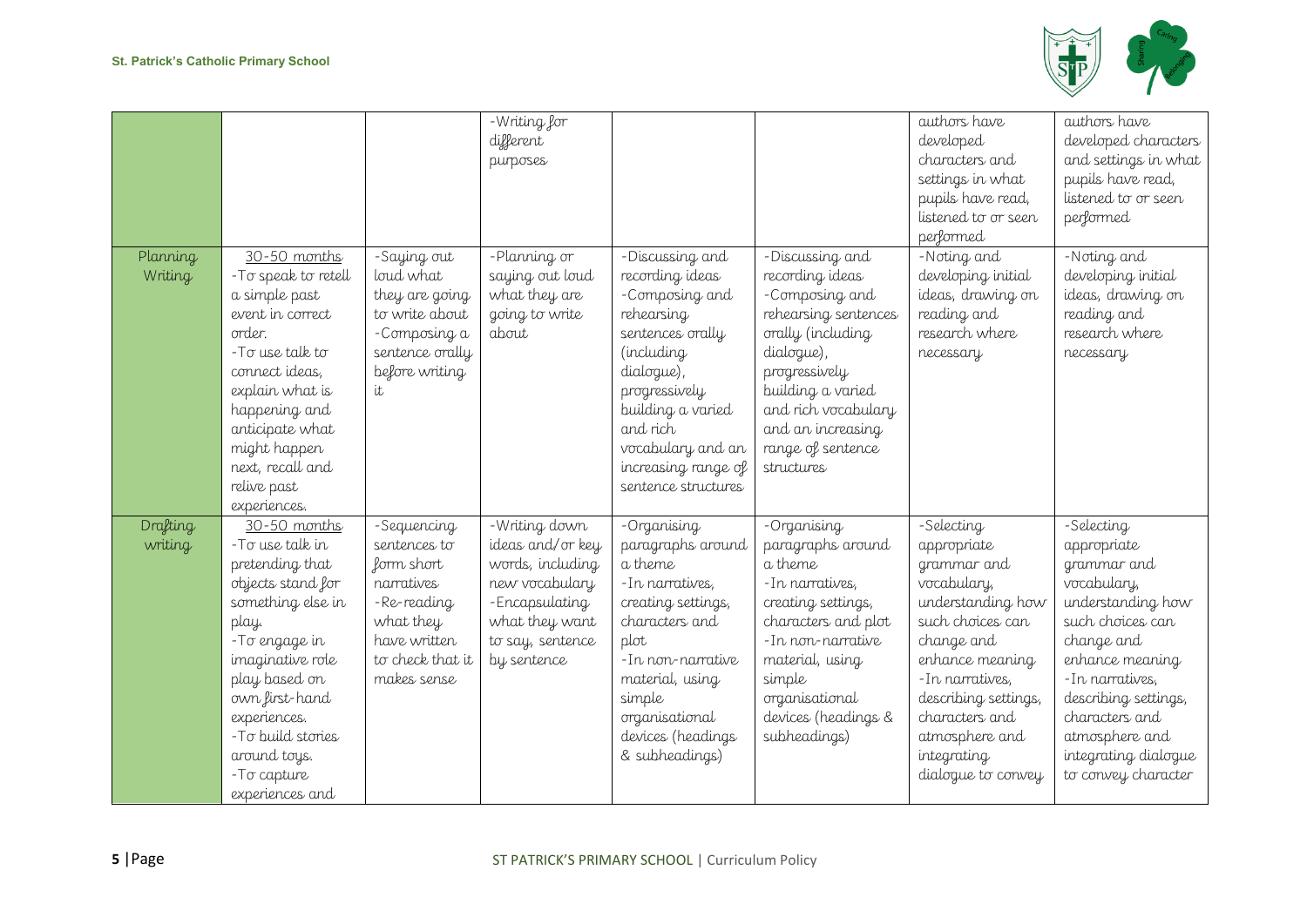

| responses with a     |  |  | character and        | and advance the      |
|----------------------|--|--|----------------------|----------------------|
| range of media,      |  |  | advance the action   | action               |
| such as music,       |  |  | -Précising longer    | -Précising longer    |
| dance and paint      |  |  | passages             | passages             |
| and other            |  |  | -Using a wide        | -Using a wide range  |
| materials or         |  |  | range of devices to  | of devices to build  |
| words.               |  |  | build cohesion       | cohesion within and  |
| 40-60 months         |  |  | within and across    | across paragraphs    |
| -To link statements  |  |  | paragraphs           | -Using further       |
| and sticks to a      |  |  | -Using further       | organisational and   |
| main theme or        |  |  | organisational and   | presentational       |
| intention.           |  |  | presentational       | devices to structure |
| -To use talk to      |  |  | devices to structure | text and to guide    |
| organise, sequence   |  |  | text and to guide    | the reader           |
| and clarify          |  |  | the reader           |                      |
| thinking ideas,      |  |  |                      |                      |
| feelings and         |  |  |                      |                      |
| events.              |  |  |                      |                      |
| -To introduce a      |  |  |                      |                      |
| storyline or         |  |  |                      |                      |
| narrative into play. |  |  |                      |                      |
| To write own         |  |  |                      |                      |
| name and other       |  |  |                      |                      |
| things such as       |  |  |                      |                      |
| labels and           |  |  |                      |                      |
| captions.            |  |  |                      |                      |
| -To attempt to       |  |  |                      |                      |
| write short          |  |  |                      |                      |
| sentences in         |  |  |                      |                      |
| meaningful           |  |  |                      |                      |
| contexts.            |  |  |                      |                      |
| <b>ELG</b>           |  |  |                      |                      |
| -To develop their    |  |  |                      |                      |
| own narratives       |  |  |                      |                      |
| and explanations     |  |  |                      |                      |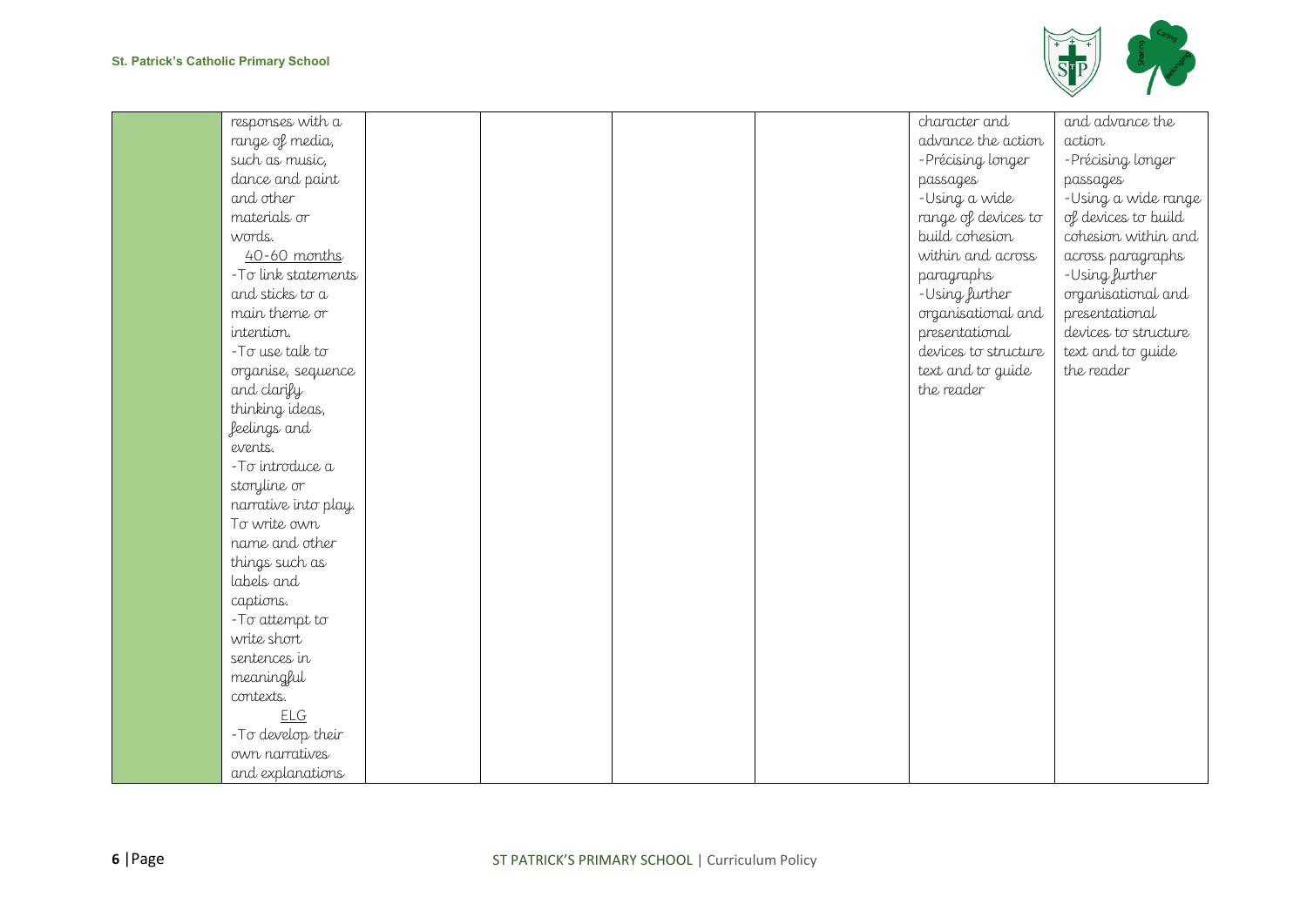

|                    | by connecting<br>ideas or events.<br>- To write simple<br>sentences which<br>can be read by<br>themselves and<br>others. Some<br>words are spelt<br>correctly and<br>others are<br>phonetically<br>plausible. |                                                                              |                                                                                                                                                                                                                                                                                                                                                            |                                                                                                                                                                                                                                                                                                                      |                                                                                                                                                                                                                                                                                                                   |                                                                                                                                                                                                                                                                                                                                                                                                                              |                                                                                                                                                                                                                                                                                                                                                                                                                                                                |
|--------------------|---------------------------------------------------------------------------------------------------------------------------------------------------------------------------------------------------------------|------------------------------------------------------------------------------|------------------------------------------------------------------------------------------------------------------------------------------------------------------------------------------------------------------------------------------------------------------------------------------------------------------------------------------------------------|----------------------------------------------------------------------------------------------------------------------------------------------------------------------------------------------------------------------------------------------------------------------------------------------------------------------|-------------------------------------------------------------------------------------------------------------------------------------------------------------------------------------------------------------------------------------------------------------------------------------------------------------------|------------------------------------------------------------------------------------------------------------------------------------------------------------------------------------------------------------------------------------------------------------------------------------------------------------------------------------------------------------------------------------------------------------------------------|----------------------------------------------------------------------------------------------------------------------------------------------------------------------------------------------------------------------------------------------------------------------------------------------------------------------------------------------------------------------------------------------------------------------------------------------------------------|
| Editing<br>writing |                                                                                                                                                                                                               | -Discuss what<br>they have<br>written with<br>the teacher or<br>other pupils | -Evaluating their<br>writing with the<br>teacher and<br>other pupils<br>-Rereading to<br>check that their<br>writing makes<br>sense and that<br>verbs to indicate<br>time are used<br>correctly and<br>consistently,<br>including verbs<br>in the continuous<br>form<br>-Proofreading to<br>check for errors<br>in spelling,<br>grammar and<br>punctuation | -Assessing the<br>effectiveness of<br>their own and<br>others' writing and<br>suggesting<br>improvements-<br>Proposing changes<br>to grammar and<br>vocabulary to<br>improve<br>consistency,<br>including the<br>accurate use of<br>pronouns in<br>sentences<br>-Proofread for<br>spelling and<br>punctuation errors | -Assessing the<br>effectiveness of their<br>own and others'<br>writing and<br>suggesting<br>improvements<br>-Proposing changes<br>to grammar and<br>vocabulary to<br>improve consistency,<br>including the<br>accurate use of<br>pronouns in<br>sentences<br>-Proofread for<br>spelling and<br>punctuation errors | -Assessing the<br>effectiveness of<br>their own and<br>others' writing<br>- Proposing<br>changes to<br>vocabulary,<br>grammar and<br>punctuation to<br>enhance effects<br>and clarify<br>meaning<br>-Ensuring the<br>consistent and<br>correct use of tense<br>throughout a piece<br>of writing<br>-Ensuring correct<br>subject and verb<br>agreement when<br>using singular and<br>plural,<br>distinguishing<br>between the | -Assessing the<br>effectiveness of their<br>own and others'<br>writing<br>-Proposing changes<br>to vocabulary,<br>grammar and<br>punctuation to<br>enhance effects and<br>clarify meaning<br>-Ensuring the<br>consistent and<br>correct use of tense<br>throughout a piece<br>of writing<br>-Ensuring correct<br>subject and verb<br>agreement when<br>using singular and<br>plural,<br>distinguishing<br>between the<br>language of speech<br>and writing and |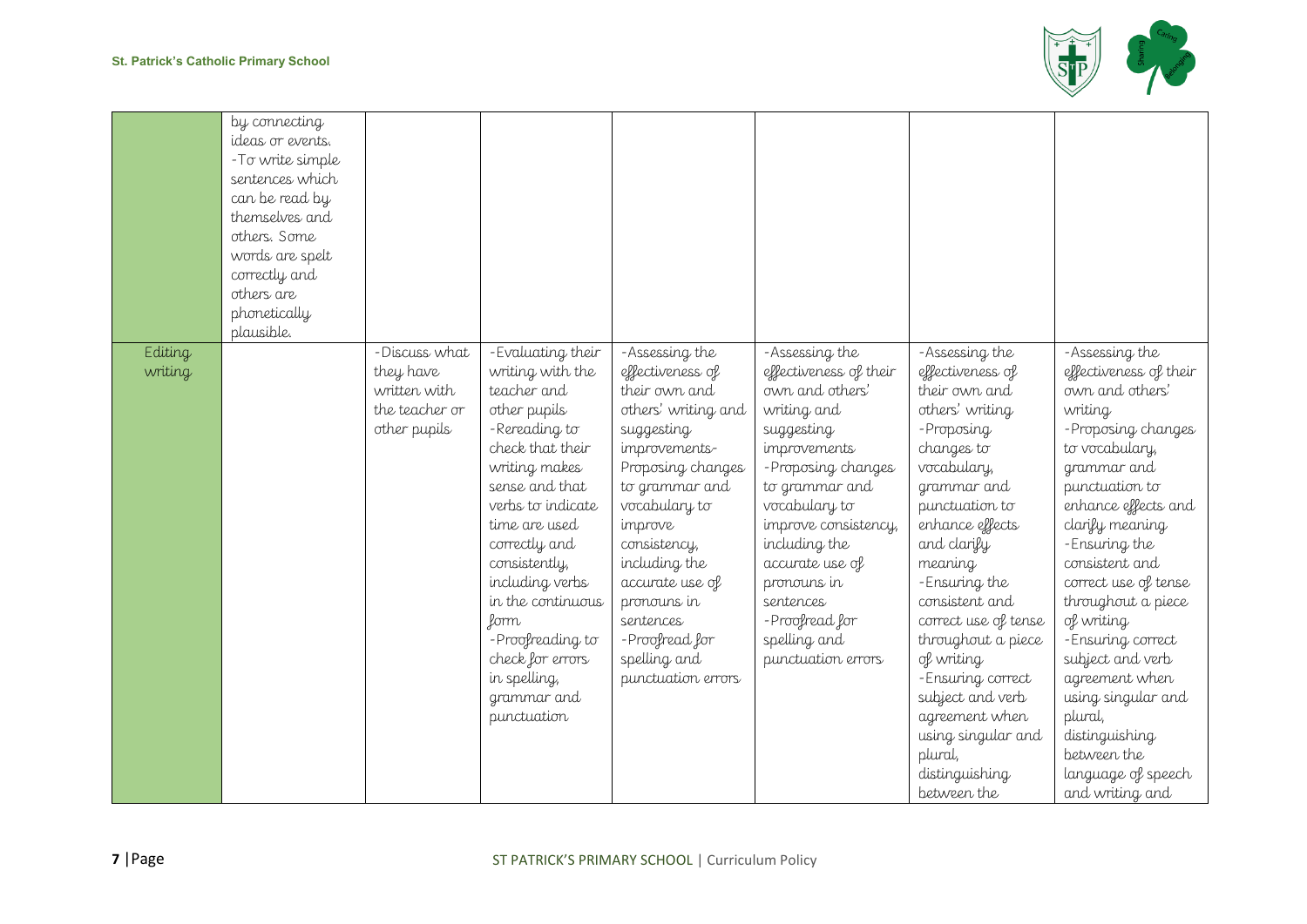

|                       |                                                                                                                                                                                                                                                                                        |                                                                                                      |                                                                                                            |                                                                                                                                                                                                                                                                                |                                                                                                                                                                                                                                                                                                                    | language of speech<br>and writing and<br>choosing the<br>appropriate register<br>-Proofread for<br>spelling and<br>punctuation errors                                                    | choosing the<br>appropriate register<br>- Proofread for<br>spelling and<br>punctuation errors                                                                                          |
|-----------------------|----------------------------------------------------------------------------------------------------------------------------------------------------------------------------------------------------------------------------------------------------------------------------------------|------------------------------------------------------------------------------------------------------|------------------------------------------------------------------------------------------------------------|--------------------------------------------------------------------------------------------------------------------------------------------------------------------------------------------------------------------------------------------------------------------------------|--------------------------------------------------------------------------------------------------------------------------------------------------------------------------------------------------------------------------------------------------------------------------------------------------------------------|------------------------------------------------------------------------------------------------------------------------------------------------------------------------------------------|----------------------------------------------------------------------------------------------------------------------------------------------------------------------------------------|
| Performing<br>writing | 40-60 months<br>$-T\sigma$ play<br>cooperatively as<br>part of a group to<br>develop and act<br>out a narrative.<br><b>ELG</b><br>-To express<br>themselves<br>effectively,<br>showing<br>awareness of<br>listeners' needs.                                                            | - Read their<br>writing aloud<br>clearly enough<br>to be heard by<br>their peers and<br>the teacher. | -Read aloud<br>what they have<br>written with<br>appropriate<br>intonation to<br>make the<br>meaning clear | -Read their own<br>writing aloud, to a<br>group or the whole<br>class, using<br>appropriate<br>intonation and<br>controlling the<br>tone and volume<br>so that the<br>meaning is clear.                                                                                        | -Read their own<br>writing aloud, to a<br>group or the whole<br>class, using<br>appropriate<br>intonation and<br>controlling the tone<br>and volume so that<br>the meaning is clear.                                                                                                                               | -Perform their own<br>compositions,<br>using appropriate<br>intonation, volume,<br>and movement so<br>that meaning is<br>clear.                                                          | -Perform their own<br>compositions, using<br>appropriate<br>intonation, volume,<br>and movement so<br>that meaning is<br>clear.                                                        |
| Vocabulary            | 30-50 months<br>-To begin to use<br>more complex<br>sentences to link<br>thoughts when<br>speaking.<br>$-T\sigma$ use<br>vocabulary<br>focused on objects<br>and people that<br>are of particular<br>importance to<br>them.<br>-To build up<br>vocabulary that<br>reflects the breadth | -Leaving<br>spaces<br>between<br>words<br>-Joining<br>words and<br>joining clauses<br>using "and"    | -Expanded noun<br>phrases to<br>describe and<br>specify                                                    | -Extending the<br>range of sentences<br>with more than<br>one clause by<br>using a wider<br>range of<br>conjunctions,<br>including when, if,<br>because, although<br>-Choosing nouns<br>or pronouns<br>appropriately for<br>clarity and<br>cohesion and to<br>avoid repetition | -Extending the<br>range of sentences<br>with more than one<br>clause by using a<br>wider range of<br>conjunctions,<br>including when, if,<br>because, although<br>-Choosing nouns or<br>pronouns<br>appropriately for<br>clarity and cohesion<br>and to avoid<br>repetition<br>-Using conjunctions,<br>adverbs and | -Use a thesaurus<br>-Using expanded<br>noun phrases to<br>convey<br>complicated<br>information<br>concisely<br>-Using modal<br>verbs or adverbs to<br>indicate degrees of<br>possibility | - Use a thesaurus<br>-Using expanded<br>noun phrases to<br>convey complicated<br>information<br>concisely<br>-Using modal verbs<br>or adverbs to<br>indicate degrees of<br>possibility |